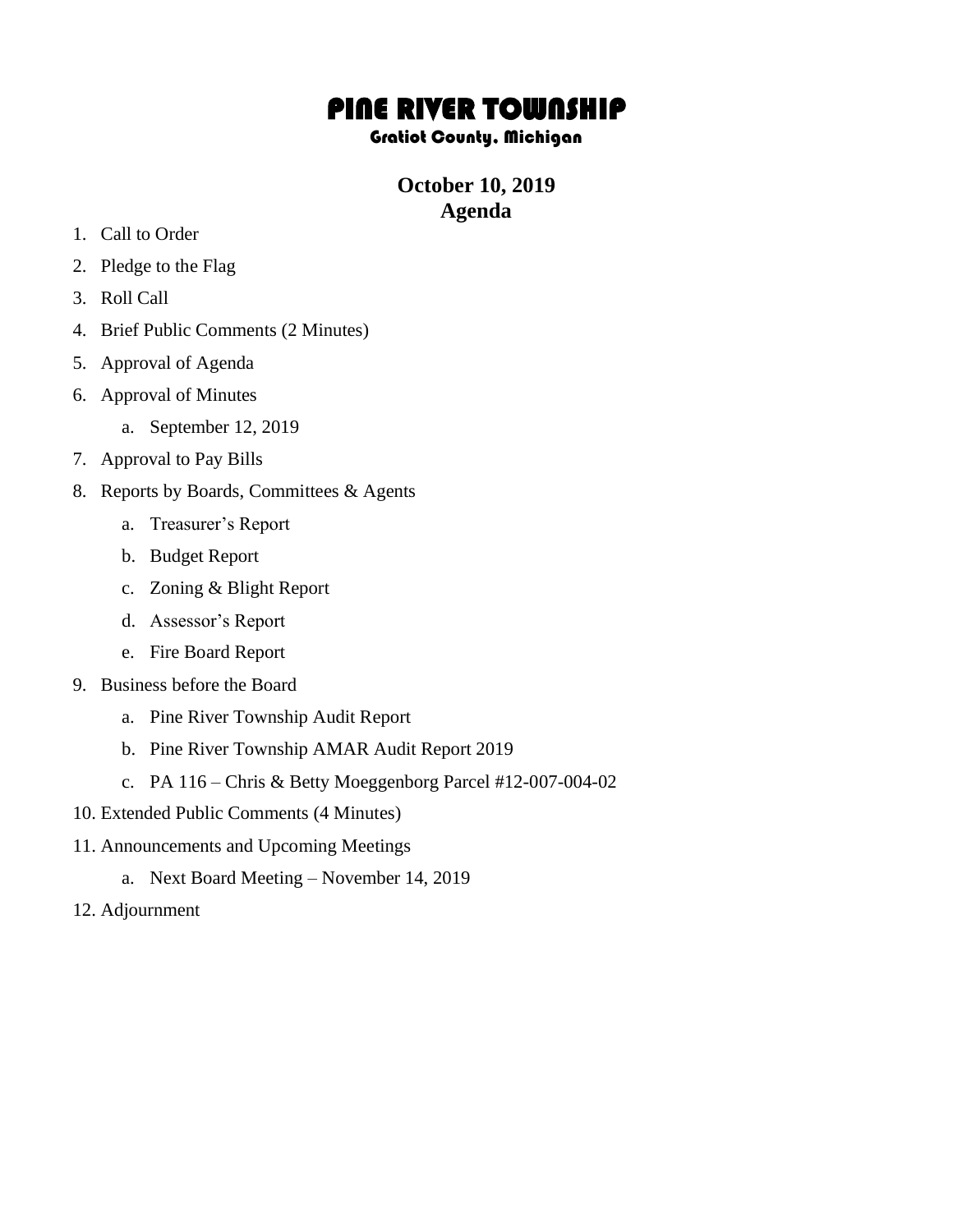## **MINUTES OF THE PINE RIVER TOWNSHIP BOARD MONTHLY MEETING OCTOBER 10, 2019**

- 1) The regular monthly meeting of the Pine River Township Board was called to order at 7:01 P.M. by Supervisor Beeson at the Township Hall.
- 2) Pledge the flag: The board and the public said the pledge to the flag.
- 3) Roll Call: Baker: present, Best: present, Moeggenborg: present, Beeson: present, Whitmore: present. (5) Board members present, (0) absent.
- 4) Brief Public comments (2 minutes):
- 5) Approve the Agenda:

Motion by Moeggenborg: second by Baker: to approve the agenda as presented. All present board members approved. Motion carried 5-0.

6) Approve the Minutes:

Motion by Moeggenborg: second by Best: to approve the Regular Meeting Minutes of September 12, 2019, as presented. All present board members approved. Motion carried 5-0.

7) Approval to Pay Bills:

Motion made by Moeggenborg: second by Baker: to pay bills as presented in the amount of \$32,869.28. All present board members approved. Motion carried 5-0.

- 8) Reports by Boards, Committees & Agents
	- a) Treasurers Report Discussion: Board Reviewed, Bank Reconciliations have been received and reviewed by all present. Placed on file.
	- b) Budget Report Discussion: report placed on file.
	- c) Zoning & Blight Officer Seals submitted resignation from Planning Commission
	- d) Assessor Report no report.
	- e) Fire Services no report.
- 9) Business before the Board
	- a) Pine River Township Audit Report
		- i) Motion by Moeggenborg: second by Baker: to accept the unqualified opinion of Roslund, Prestage & Company Audit Report. All present members approved. Motion carried 5-0.
	- b) Pine River Township AMAR Audit Report 2019
		- i) Motion made by Moeggenborg: second by Baker: to accept the AMAR Report. All present board members approved. Motion carried 5-0.
		- ii) 5-0.
	- c) PA 116 Application
		- i) Property Location: Parcel #12-007-004-02, Section #7, Town #12N, Range #3W
			- (1) Motion made by Baker: support by Best: to support the application for Parcel #12-007- 004-02. All present board members approved. Motion carried 5-0.